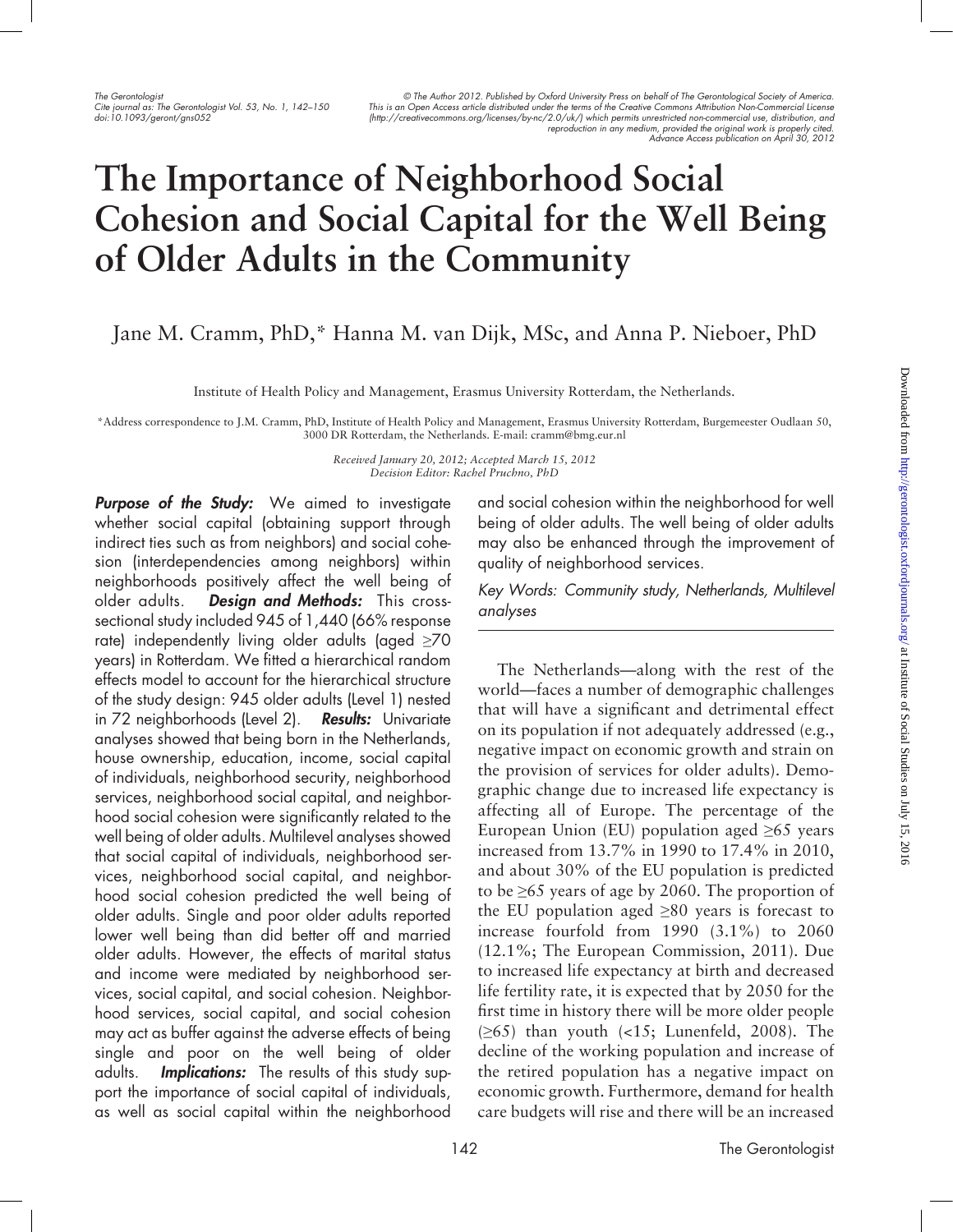pressure on health care budgets ( The European Commission, 2011). While the continuing increase in life expectancy is a major achievement, it presents the challenge of keeping older people active and maintaining their well being. Although older people often experience a number of chronic diseases and functional impairments, many achieve some degree of balance in their lives; they may require health care but it does not dominate their existence. Active aging is the process of optimizing opportunities for social participation and security to enhance well being (World Health Organization, 2002). "Active" refers to the continuing participation of older people in society, not necessarily by playing contact sports or being in the labor force, but in a manner that allows them to realize their potential for well being throughout their lives. A holistic approach to the well being of the older population that includes the investigation of individual characteristics as well as neighborhood contexts may be helpful in understanding how to enhance older people's activities (Hildebrand  $\&$  Neufeld, 2009) improve healthy lifestyles, social relationships, and, in turn, well being (Cramm, Møller, & Nieboer, 2012; Oswald, Jopp, Rott, & Wahl, 2011; Wiles, Leibing, Guberman, Reeve, & Allen, 2011).

Although neighborhood characteristics have been found to affect individual health status (Blazer, 2008; Cramm, Koolman, & Nieboer, 2011; Cramm & Nieboer, 2011; Fagg et al., 2008; Halpern, 2005; Kawachi, Subramanian, & Kim, 2008; Marmot, 1998; Mohnen, Groenewegen, Völker, & Flap, 2011; Stafford, De Silva, Stansfeld, & Marmot, 2008; Subramanian, Kubzansky, Berkman, Fay, & Kawachi, 2006; Subramanian, Lochner, & Kawachi, 2003; Van Hooijdonk, Droomers, Deerenberg, Mackenbach, & Kunst, 2008; Veenstra et al., 2005; Wen, Cagney, & Christakis, 2005 ), their effect on well being has been investigated to a lesser extent. Well being refers to an individual's appraisal of his or her life situation as a whole; the totality of pleasures and pains, or quality of life (Bradburn, 1969; Diener, 1984; Omodei & Wearing, 1990; Watson, 1988), which is broader than health. According to the Social Production Function theory besides the universal goals of psychological, physical, and social wellbeing (identical for all human beings), it additionally contains instrumental goals stimulation, comfort, status, behavioral confirmation, and affection (individual preferences for the means leading to universal goals; Ormel, Lindenberg, Steverink, & Verbrugge, 1999). This allows much more specificity about how individuals achieve well being. Relatively little research has investigated the effect of neighborhood characteristics, such as social cohesion and social capital, on well being (Cramm, Møller, & Nieboer, 2010, Cramm, Møller et al., 2012). Neighborhood social capital and social cohesion represent resources that individuals can access via membership in a group or community. These resources consist of norms of reciprocity, civic participation, trust in others, and the benefits of membership ( Drukker, Buka, Kaplan, McKenzie, & Van Os, 2005; Kawachi, Kennedy, & Glass, 1999; Lochner, Kawachi, Brennan, & Buka, 2003; Poortinga, 2006; Putnam, 2000; Stafford et al., 2008; Subramanian et al., 2003; Van Hooijdonk et al., 2008; Wen et al., 2005). If such neighborhood conditions are poor, then obtaining support may be more difficult, especially for older people who live alone (Thompson & Krause, 1998). Therefore, one might expect that greater access to social capital or stronger cohesion among community members would enhance well being.

Previous research on the effects of neighborhood characteristics has mostly been conducted at higher geographical levels of aggregation (i.e., countries, states/provinces, or large regions; Folland, 2007; Kawachi et al., 1999). Mohnen and colleagues  $(2011)$ , however, argue that the effect of collective social capital and social cohesion can be measured and understood much more precisely at the neighborhood level. Because older adults report greater residential stability and spend a large part of their leisure time at home, it is plausible to expect that they are influenced by their neighbors and the neighborhood environment (Mohnen et al., 2011). Furthermore, existing studies have shown limitations regarding the measurement of social capital (Fagg et al., 2008). For example, the failure to adjust for the influence of relevant socioeconomic, as well as physical conditions, and neighborhood characteristics may lead to biased conclusions about the effects of social capital and cohesion within neighborhoods on older adults' well being.

Some available research has examined the effects of neighborhood characteristics on well being among individuals in the Netherlands (Völker, Flap, & Lindenberg, 2007) and South Africa (Cramm, Møller et al., 2012). Both studies, however, were conducted among adults aged 18–65 years; the effect of social capital and social cohesion in the neighborhood on well being among older adults remains unknown. The present study examined the association between neighborhood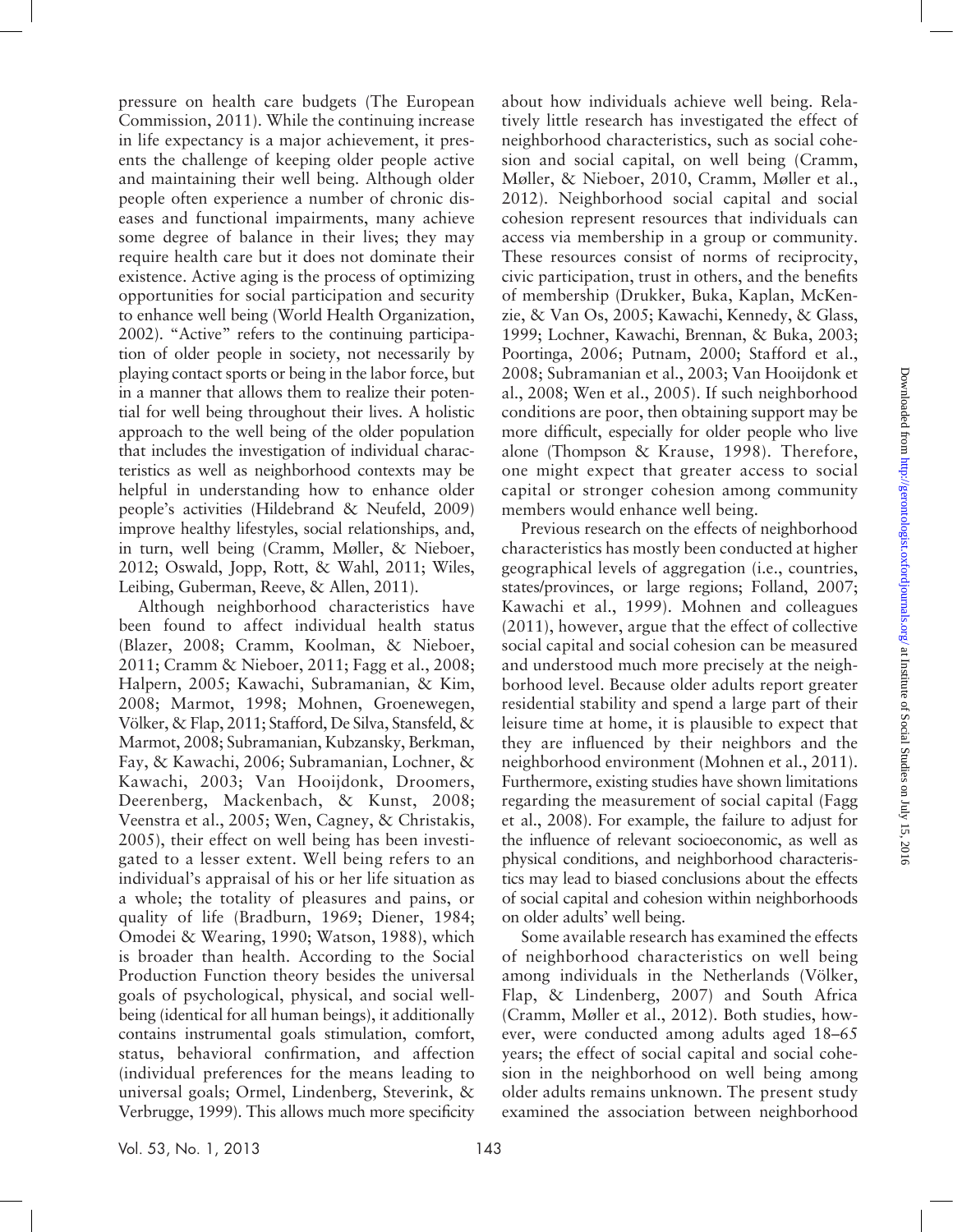social capital (obtaining support through indirect ties; Mohnen et al., 2011) and social cohesion (interdependencies among neighbors) and the well being of older adults while controlling for important neighborhood-level conditions (e.g., neighborhood security and quality of services) and relevant individual characteristics (e.g., education, income, age, gender, and individual-level social capital [obtaining support through direct ties]). We aimed to determine whether social capital and social cohesion within neighborhoods positively affected well being of older adults; and if so, whether this effect remained stable after accounting for other relevant socioeconomic and physical conditions of both neighborhoods and older individuals.

#### Design and Methods

A sample of 1,440 independently living older adults (aged  $\geq$ 70 years) in four districts of Rotterdam (Lage Land/Prinsenland, Lombardijen, Oude Westen, and Vreewijk) was randomly identified using the population register. These four districts consisted of 72 neighborhoods. This sample included about 430 eligible older adults per district and was proportionate to the 72 neighborhoods in these districts and proportionate to age (age groups  $70-74$ ;  $75-79$ ; 80-84; 85+). The eligible older adults were asked by mail to complete a written or online questionnaire. Respondents were rewarded with a 1of 5 ticket in the monthly Dutch State Lottery. Nonrespondents were first sent a reminder by mail, were then asked by telephone to participate, and were finally visited at home if respondents could not be reached by telephone. This strategy yielded a  $66\%$  ( $n = 945$ ) response rate. The study was approved by the ethics committee of the Erasmus University Medical Centre of Rotterdam in June 2011. A detailed description of our study design can be found in our study protocol (Cramm, van Dijk, Lötters, van Exel, & Nieboer, 2011).

#### *Measures*

Well-being was measured with the 15-item version of the Social Production Function Instrument for the Level of Well-being (SPF-IL; Nieboer, Lindenberg, Boomsma, & van Bruggen, 2005). This scale measures levels of physical (comfort, stimulation) and social (behavioral confirmation, affection, status) well being. Examples of questions are: "Do people pay attention to you?" (affection), "Do you feel useful to others?" (behavioral confirmation), " Are you known for the things you have accomplished?" (status), "In the past few months have you felt physically comfortable?" (comfort), "Do you really enjoy your activities?" (stimulation). Answers were given on a four-point scale ranging from *never* (1) to *always* (4), with higher mean scores indicating greater well being. Cronbach's alpha of the SPF-IL was .86, indicating good reliability. The SPF-IL has proven to be a reliable instrument to assess well being in older populations (Cramm, Strating, de Vreede, Steverink, & Nieboer, 2012; Frieswijk, Steverink, Buunk, & Slaets, 2006; Schuurmans et al., 2005; Steverink, Lindenberg, & Slaets, 2005).

Our main explanatory variables were social capital and social cohesion in the neighborhood. Social capital within the neighborhood is obtained through support from indirect ties and group membership from neighbors, whereas social cohesion within the neighborhood refers to interdependencies among neighbors. We used the eight -item instrument of Fone and colleagues (2007) to investigate neighborhood social cohesion. Examples of items are: " If I needed advice about something, I could go to someone in my neighborhood," " I borrow things and exchange favors with my neighbors," "I would be willing to work together with others on something to improve my neighborhood." Each question consisted of a five-point response scale ranging from *strong disagreement* (1) to *strong agreement* (5). A social cohesion score (range, 8-40) was created by summing the responses to these eight questions with equal weighting  $(M = 24.4$ ; standard deviation  $[SD] =$ 5.4). The Cronbach's alpha value of this subscale was .75, indicating reliability. For the analyses, variables and the resulting scale were coded so that higher values indicated stronger social cohesion.

We used the eight-item instrument of Yang, Yang, Shih, and Kawachi (2002) to assess social capital in the neighborhood. Examples of questions are: " Neighbors enjoy participating in community activities together," "Neighbors chat and greet each other," "Neighbors are mutually concerned for each other," and "I feel happy with my neighborhood." Responses were structured on a fourpoint Likert scale ranging from total disagreement (1) to total agreement (4). The social capital score was derived by summing the responses to each item, with higher values indicating stronger social capital. Cronbach's alpha of this score was .87.

In the analyses, we adjusted for nine individual characteristics (sex, age, marital status, ethnic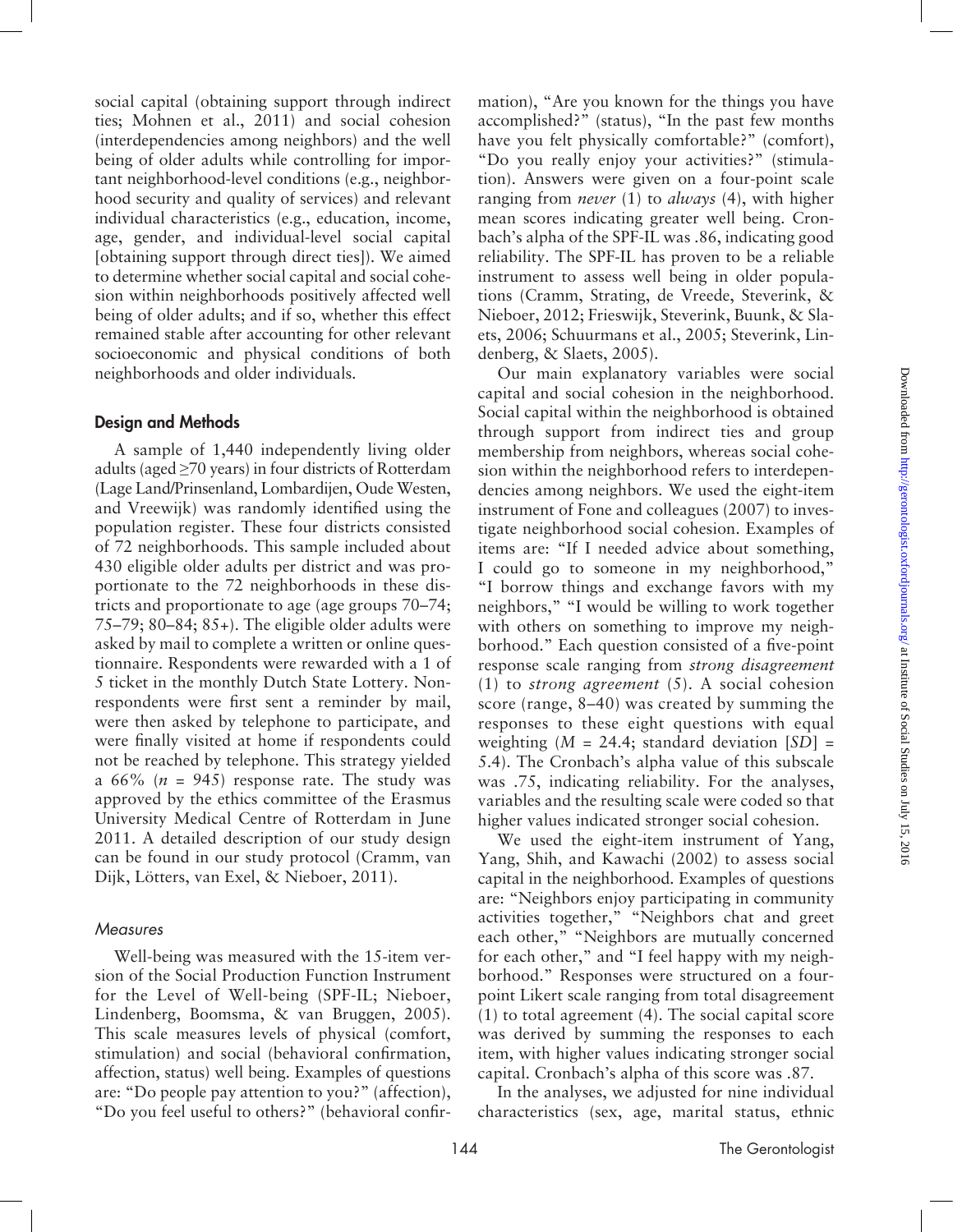|                                                                | Component    |                |          |                |  |
|----------------------------------------------------------------|--------------|----------------|----------|----------------|--|
|                                                                | $\mathbf{1}$ | $\overline{2}$ | 3        | $\overline{4}$ |  |
| Neighborhood social capital instrument                         |              |                |          |                |  |
| Item 1: Neighbors participate activities                       | 0.700        | 0.072          | 0.066    | 0.051          |  |
| Item 2: Neighbors chat and greet                               | 0.740        | 0.163          | 0.011    | 0.027          |  |
| Item 3: Neighbors are mutually concerned                       | 0.826        | 0.144          | 0.004    | $-0.001$       |  |
| Item 4: Neighbors provide assistance                           | 0.696        | 0.132          | $-0.014$ | 0.059          |  |
| Item 5: Neighbors talk in distress                             | 0.725        | 0.068          | 0.006    | 0.038          |  |
| Item 6: Neighbors maintain public hygiene                      | 0.673        | 0.101          | $-0.112$ | $-0.012$       |  |
| Item 7: Neighbors solve problems                               | 0.775        | 0.138          | 0.006    | 0.056          |  |
| Item 8: I feel happy with my neighborhood                      | 0.557        | 0.240          | $-0.066$ | $-0.063$       |  |
| Individual social capital instrument: subscale support         |              |                |          |                |  |
| Item 1: Active group membership                                | 0.002        | 0.221          | 0.083    | 0.702          |  |
| Item 2: Receive help from the groups                           | $-0.075$     | 0.015          | 0.051    | 0.837          |  |
| Item 3: Social support from individuals/groups                 | 0.144        | $-0.119$       | 0.084    | 0.546          |  |
| Individual social capital instrument: citizenship activities   |              |                |          |                |  |
| Item 4: Did you address problems/issues                        | $-0.012$     | $-0.034$       | 0.841    | 0.133          |  |
| Item 5: Did you talk to local authority                        | $-0.046$     | $-0.056$       | 0.843    | 0.132          |  |
| Individual social capital instrument: cognitive social capital |              |                |          |                |  |
| Item 6: Trust in the community                                 | 0.157        | 0.759          | $-0.106$ | 0.045          |  |
| Item 7: People in this community get along                     | 0.301        | 0.754          | 0.006    | 0.003          |  |
| Item 8: Feeling part of the community                          | 0.311        | 0.669          | 0.099    | $-0.040$       |  |
| Item 9: The majority of people in this community would         | 0.006        | $-0.507$       | 0.383    | $-0.123$       |  |
| try to take advantage of you (reverse coding)                  |              |                |          |                |  |

 **Table 1. Factor Analyses** 

*Notes:* Extraction Method: Principal Component Analysis. Rotation Method: Varimax with Kaiser Normalization. Four factors (eigenvalues > 1) explained 56% of variance; factor solution presented after varimax rotation.

background, home ownership, years of residence, education, income, and social capital of individuals) that can influence the perception of neighborhood social capital, social cohesion, and well being (Bjørnskov, 2003, 2006; Cramm et al., 2010, Cramm, Møller et al., 2012; Diener & Scollon, 2003; Easterlin, 2000; Frey & Stutzer, 2003; Grootaert, 2002; Haggerty et al., 2001; Harpham, 2008; Ross, Reynolds, & Geis, 2000; Wilkinson  $\&$ Pickett, 2006; Yip et al., 2007). We coded sex as a dummy variable; age, measured in years; ethnic background, coded as a dummy variable (country of birth: the Netherlands or other); and marital status, coded as a dummy variable.

We included the variable of home ownership (owner or renter) in the survey. Also, the years of residence at the given address were included to control for the length of influence of the neighborhood context. This variable was recorded using the question, "How long have you lived at this address?". Reponses to this question were grouped into five categories:  $<$ 1 year (1), 1–3 years (2), 3–7 years (3), 7–15 years (4), and  $\geq$ 15 years (5).

Two indicators of social status were used in the analysis: education and income. We asked respondents to indicate the highest educational qualification achieved. We used a seven-point scale ranging

from 1 (primary school or less) to 7 (university degree). In our analyses, we measured net monthly household income. This variable took into account all types of income per household, including social benefits, pensions, and salaries. We used a fivepoint scale ranging from 1 ( $\epsilon$ 1000) to 5 ( $>\epsilon$ 3050). The total monthly household income was than divided by the number of people in the household.

Because we were interested in social capital within the neighborhood in addition to social capital of individuals, we controlled for social capital of individuals. We assessed social capital of individuals by asking about structural (e.g., group membership) and cognitive (e.g., trust, social harmony, sense of belonging, and sense of fairness) characteristics ( De Silva et al., 2006; De Silva, Huttly, Harpham,  $\&$ Kenward, 2007). Factor analyses showed that the instruments used to assess individual level social capital and social capital within the neighborhood were clearly distinguishable (Table 1).

We also adjusted for older adults' experiences with neighborhood conditions, such as the adequacy of neighborhood services and facilities ( Yang et al., 2002), using three items: (a) The neighborhood has adequate lighting; (b) The neighborhood has convenient transportation; and  $(c)$  The neighborhood has adequate public facilities. Responses to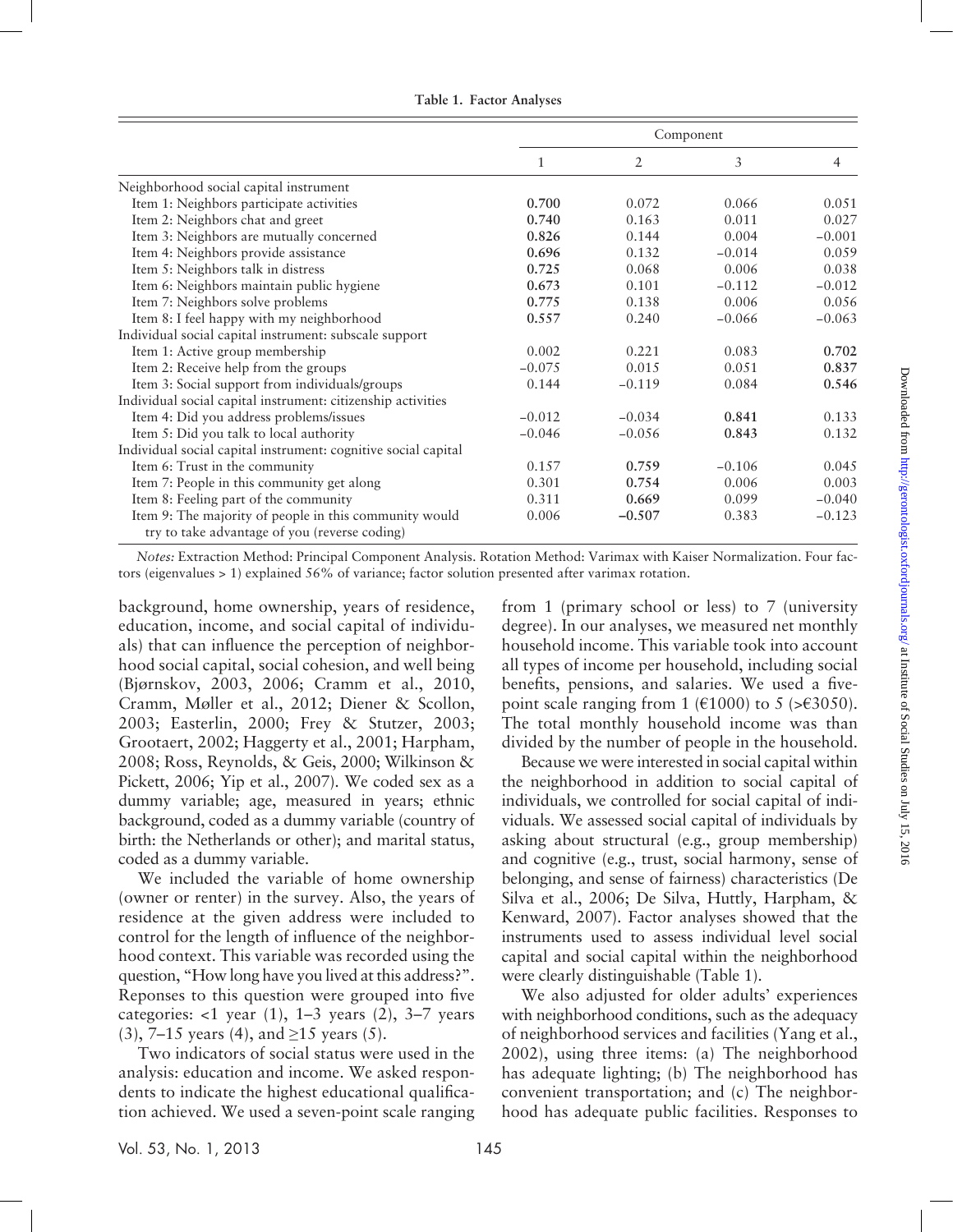these items were structured on a four-point Likert scale ranging from *total disagreement* (1) to *total agreement* (4). The adequacy of services score was derived by summing the responses to each item, with higher values indicating more adequate services. Cronbach's alpha of this score was .65. We also assessed security in the neighborhood (Yang et al.,  $2002$ ) using four items: (a) The neighborhood is quiet and peaceful; (b) The neighborhood is spacious and roomy; (c) The neighborhood is safe; and (d) The neighborhood is orderly, with good public security. Responses to these items were structured on a four-point Likert-scale ranging from *total disagreement* (1) to *total agreement* (4). The neighborhood security score was derived by summing the responses to each item, with higher scores indicating a more secure neighborhood. Cronbach's alpha of this score was .83.

#### *Analysis*

We employed descriptive statistics and used univariate analyses to assess the relationships between the well being of older adults and individual characteristics (sex, age, marital status, ethnic background, home ownership, years of residence, education, income, and social capital of individuals) and neighborhood conditions (neighborhood security, adequacy of neighborhood services, social capital, and social cohesion).

We fitted a hierarchical random effects model to account for the hierarchical structure of the study design. The structure comprised 945 older adults (Level 1) nested in 72 neighborhoods (Level 2). Respondents were excluded if observations were missing for any outcome, which led to the inclusion of 772 respondents in our multilevel regression analyses. We employed a two-level model to investigate the predictive role of individual and neighborhood characteristics on well being of older adults. To assess the extent to which variance should be ascribed to the neighborhood rather than to the individual, neighborhoods served as Level-2 units in Model 1. We introduced the individual characteristics in Model 2 and the neighborhood characteristics in Model 3. Results were considered statistically significant if two-sided  $p$  values were  $\leq 0.05$ . Deviance tests or likelihood ratio tests were used to compare the relative fit of the different models. The difference in deviance of two nested models had a  $\chi^2$  distribution with degrees of freedom equal to the number of additional parameters in the larger model (SPSS ver. 17, mixed models option; SPSS, Inc., Chicago, IL).

 **Table 2. Descriptive Statistics** 

| Demographic characteristics   | Range    | % or Mean (SD) |
|-------------------------------|----------|----------------|
| Sex (female)                  |          | 57%            |
| Age (years)                   | 70-101   | 77.5(5.8)      |
| Marital status (married)      |          | 35%            |
| Ethnic background (Dutch)     |          | 83%            |
| House ownership (owner)       |          | 19%            |
| Years of residence            | $1 - 5$  | 4.34(0.99)     |
| ${<}1$                        |          | 2%             |
| $1 - 3$                       |          | 6%             |
| $3 - 7$                       |          | 9%             |
| $7 - 1.5$                     |          | 22%            |
| >15                           |          | 61%            |
| Education                     | $1 - 7$  | 2.3(0.50)      |
| Income                        | $1 - 5$  | 2.18(1.0)      |
| Social capital of individuals | $0 - 19$ | 6.2(2.7)       |
| Neighborhood security         | $4 - 16$ | 11.4(2.2)      |
| Neighborhood services         | $3 - 12$ | 8.9(1.4)       |
| Neighborhood social capital   | $8 - 32$ | 21.8(4.0)      |
| Neighborhood social cohesion  | $8 - 39$ | 24.4(5.4)      |
| Well being                    | $1 - 4$  | 2.6(0.5)       |

### **Results**

Table 2 displays the descriptive statistics for all independent variables and well being. Of the 945 respondents, 57% were women. Their average age was 77.5 (range = 70–101; *SD* = 5.8) years. About one-third (35%) of respondents were married and 83% were born in the Netherlands. These results are comparable with a community study of Metzelthin and colleagues (2012) among 532 community dwelling older adults (70+) in other Dutch regions. The average age of respondents in their sample was  $77.2$  years (range =  $70-97$ ;  $SD =$ 5.5) and 59% of the respondents were women.

Correlations of independent variables and well being of older adults are displayed in Table 3. The results of univariate analyses showed that being born in the Netherlands ( $p \leq .01$ ), house ownership ( $p \leq .01$ ), education ( $p \leq .001$ ), income ( $p \leq$ .001), social capital of individuals ( $p \leq .001$ ), neighborhood security ( $p \leq .001$ ), neighborhood services ( $p \leq .001$ ), neighborhood social capital ( $p \leq .001$ ), and neighborhood social cohesion ( $p \leq$ .001) were significantly related to the well being of older adults. No significant relationship was found between well being and gender, age, marital status, or years of residence.

Table 4 displays the results of the multilevel regression analysis. The first (empty) model served as a baseline with just intercepts. Model 2 showed that marital status, income, and social capital of individuals had a positive effect on well being. When neighborhood characteristics were added to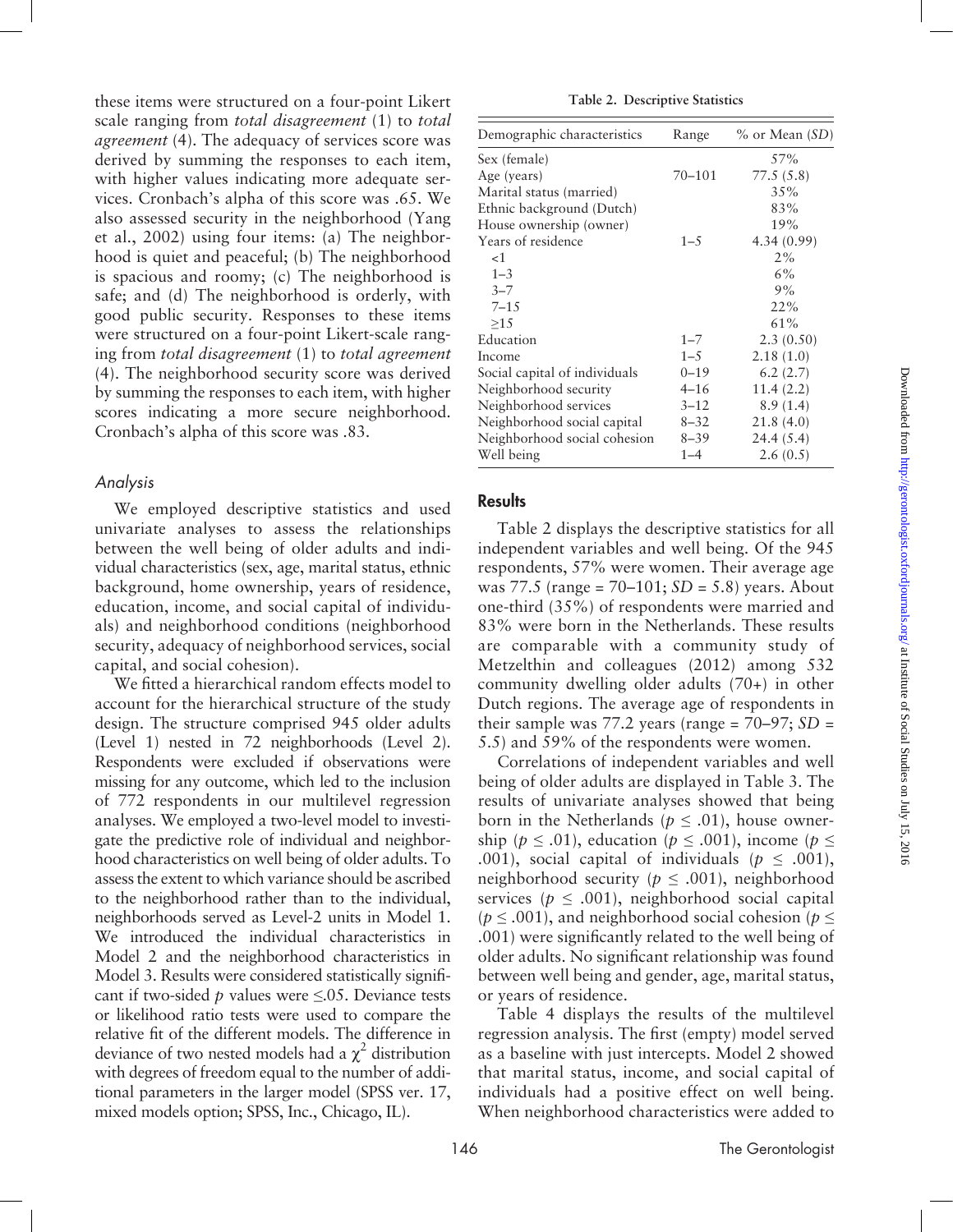| Table 3 Associations among Individual Characteristics, Neighborhood Characteristics, and Well-Being of Older Adults |                 |          |                    |                      |                 |                     |                                      |                   |                   |                      |         |          |               |
|---------------------------------------------------------------------------------------------------------------------|-----------------|----------|--------------------|----------------------|-----------------|---------------------|--------------------------------------|-------------------|-------------------|----------------------|---------|----------|---------------|
|                                                                                                                     |                 |          | 3                  | 4                    |                 | ∘                   |                                      | $^{\circ}$        | ᡋ                 |                      |         | $\simeq$ | $\frac{3}{2}$ |
| 1. Sex (female)                                                                                                     |                 |          |                    |                      |                 |                     |                                      |                   |                   |                      |         |          |               |
| 2. Age                                                                                                              | $17***$         |          |                    |                      |                 |                     |                                      |                   |                   |                      |         |          |               |
| 3. Marital status (married)                                                                                         | $-37***$        | $-28***$ |                    |                      |                 |                     |                                      |                   |                   |                      |         |          |               |
| 4. Ethnic background (Dutch)                                                                                        | $13***$         | $16***$  | $-0.07*$           |                      |                 |                     |                                      |                   |                   |                      |         |          |               |
| 5. House ownership (owner)                                                                                          | $\dot{6}$       | $*20.5$  | $.12***$           | $.08*$               |                 |                     |                                      |                   |                   |                      |         |          |               |
| 6. Years of residence                                                                                               | $-0.1$          | $.08**$  |                    | $\overline{0}$       | $09**$          |                     |                                      |                   |                   |                      |         |          |               |
| 7. Education (1-7)                                                                                                  | $*20.5$         | $-0.6$   |                    | $.19***$             | $.34***$        | SO.                 |                                      |                   |                   |                      |         |          |               |
| 8. Income $(1-5)$                                                                                                   | $-.08*$         | 07       |                    |                      | $.32***$        | $\overline{0}$      | $.43***$                             |                   |                   |                      |         |          |               |
| 9. Social capital of individuals                                                                                    | .03             | $.11***$ | $.06$<br>$-.20***$ | $.24***$<br>$.11***$ | $.12***$        | $\ddot{\mathrm{S}}$ |                                      | $23***$           |                   |                      |         |          |               |
| 10. Neighborhood security                                                                                           | $-0.4$          | $.10**$  |                    | $\overline{0}$ .     | $.13***$        |                     | $27**$<br>$-1**$<br>$-1**$<br>$-0.5$ | $14***$           | $07*$             |                      |         |          |               |
| 11. Neighborhood services                                                                                           | $-0.5$          | $-0.01$  | $\frac{0}{2}$      | $\ddot{6}$           | $.11***$        |                     |                                      |                   |                   | 54***                |         |          |               |
| 12. Neighborhood social capital                                                                                     | .03             | $.07*$   | $\overline{0}$ .   | .03                  | $\overline{0}3$ | 6480                | $\overline{0}$ .                     | $.06$<br>$.13***$ | $.03$<br>$.24***$ |                      | $40***$ |          |               |
| 13. Neighborhood social cohesion                                                                                    | $\overline{0}$  | $-0.07*$ |                    | $.10**$              | $11***$         |                     | $.11**$                              | $15***$           | $.35***$          | $.48***$<br>$.14***$ | $14***$ | 35***    |               |
| 14. Well-being                                                                                                      | $\widetilde{q}$ | $-0.1$   | $\frac{02}{05}$    | $.09**$              | $10**$          | $\overline{0}$      | $11***$                              | $13***$           | $26***$           | $19***$              | $18**$  | $38***$  | $.45***$      |
| Notes: *** $p \le 0.001$ ; ** $p \le 0.01$ ; * $p \le 0.05$ (two-tailed).                                           |                 |          |                    |                      |                 |                     |                                      |                   |                   |                      |         |          |               |

the equation in Model 3, the results showed that in addition to social capital of individuals, neighborhood services, social capital, and social cohesion predicted the well being of older adults. Marital status and income were not significantly associated with well being when neighborhood services, security, social capital, and social cohesion were included in the equation. Thus, neighborhood security, social capital, and social cohesion acted as mediators between marital status, income, and well being among older adults. In total, 27.4% of individuallevel variance and 19.7% of neighborhood-level variance could be explained.

#### **Discussion**

Understanding the effect of the social environment on the well being of older adults is important for the promotion of active aging in the community. To our knowledge, we are the first to show that in addition to social capital of individuals and the quality of neighborhood services, neighborhood social capital, and social cohesion are significantly and independently associated with well being of older adults. Social cohesion and social capital among neighbors may lead to higher levels of well being in older adults because higher levels of neighborhood cohesion result in higher degrees of social organization, including the provision of instrumental support to neighbors (e.g., support in times of sickness and help with transportation, groceries, picking up mail, and throwing away garbage). These seemingly small favors among neighbors may prevent worries about the future neighbors take care of each other and watch over each other— that translate into better well being outcomes. Neighborhood social cohesion and social capital might influence well being through psychosocial processes, such as through the provision of affective support and the enhancement of self-esteem and mutual respect. The ability to depend on neighbors for help may attenuate the adverse effects on well-being caused by increasing losses and declining gains that comes with aging (Baltes & Baltes, 1990).

This study showed that single and poor older adults reported lower well being than did better off and married older adults. This finding is consistent with earlier studies showing that the risk of low subjective well being is apparently higher for poor and single individuals (Cramm et al., 2010; Diener & Biswas-Diener, 2002). However, the effects of marital status and income were mediated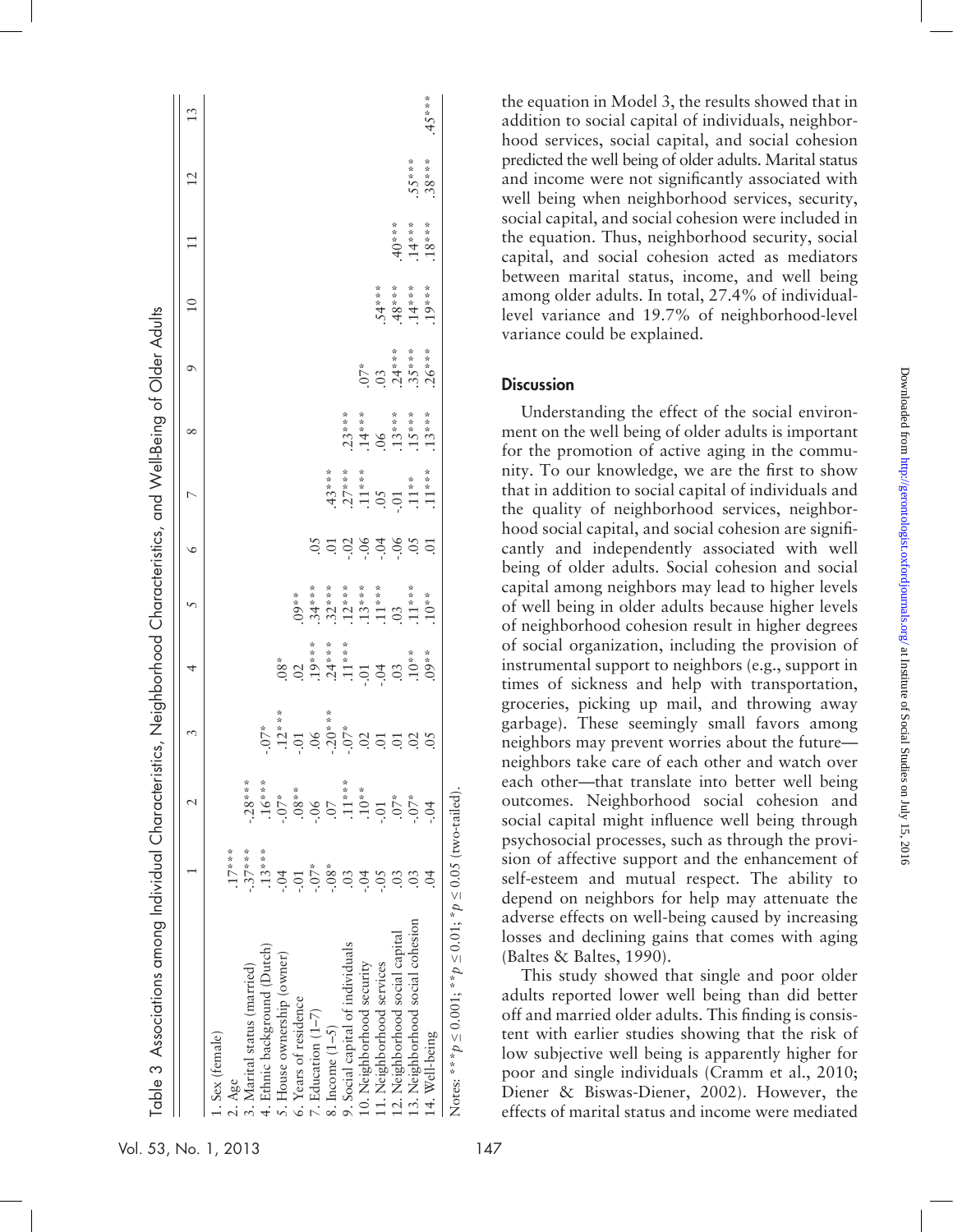Table 4. Hierarchical Linear Multilevel Analyses of Well Being in Older Adults ( $n = 772$ )

| Model                                   | $\mathbf 1$ |      | $\overline{2}$ |      | 3         |      |
|-----------------------------------------|-------------|------|----------------|------|-----------|------|
|                                         | B           | SE   | B              | SE   | B         | SE   |
| Constant                                | 2.56        | 0.02 | 2.56           | 0.02 | 2.57      | 0.02 |
| Sex (female)                            |             |      | 0.03           | 0.02 | 0.03      | 0.02 |
| Age                                     |             |      | $-0.03$        | 0.02 | $-0.01$   | 0.02 |
| Marital status (married)                |             |      | $0.05*$        | 0.02 | 0.04      | 0.02 |
| Ethnic background (Dutch)               |             |      | 0.02           | 0.02 | 0.01      | 0.02 |
| House ownership (owner)                 |             |      | 0.02           | 0.02 | 0.01      | 0.02 |
| Years of residence                      |             |      | 0.00           | 0.02 | 0.00      | 0.02 |
| Education $(1-7)$                       |             |      | $-0.01$        | 0.02 | 0.00      | 0.02 |
| Income $(1-5)$                          |             |      | $0.05*$        | 0.02 | 0.02      | 0.02 |
| Social capital of individuals           |             |      | $0.13***$      | 0.02 | $0.07***$ | 0.02 |
| Neighborhood security                   |             |      |                |      | 0.03      | 0.02 |
| Neighborhood services                   |             |      |                |      | $0.04*$   | 0.02 |
| Neighborhood social capital             |             |      |                |      | $0.08***$ | 0.02 |
| Neighborhood social cohesion            |             |      |                |      | $0.16***$ | 0.02 |
| -2loglikelihood                         | 1455.001    |      | 1169.602       |      | 961.165   |      |
| Explained variance (individual level)   |             |      | 18.3%          |      | 27.4%     |      |
| Explained variance (neighborhood level) |             |      | 10.7%          |      | 19.7%     |      |

*Notes:*  ${}^*p \leq .05$ .  ${}^{**}p \leq .01$ .  ${}^{***}p \leq .001$  (two tailed).

by neighborhood services, social capital, and social cohesion. Neighborhood services, social capital, and social cohesion may act as buffer against the adverse effects of being single and poor on the well being of older adults. This finding is particularly relevant for policymakers helping them to target community interventions at these neighborhoods. It is important for health and well-being promotion policies to take into account not only the socioeconomic characteristics of people but also the contexts of their everyday lives. This paper makes a contribution to debates about how to measure and possibly intervene on particular elements of everyday life, namely neighborhood services, social cohesion, and social capital within the neighborhood.

The mean well-being score within our study population  $(2.6 \pm 0.5)$ ; range = 1.0–4.0) was significantly lower than that obtained by Frieswijk and colleagues (2006) in a study of older adults using the SPF-IL  $(2.8 \pm 0.4; p \leq .001)$ . Whereas we included 70+ older adults, Frieswijk and colleagues  $(2006)$  investigated among  $65+$  older adults. Furthermore, we investigated older adults living in the city of Rotterdam, while they also included older adults from smaller towns and villages. The older age and inclusion of older adults living in a large city may explain the lower well-being scores in our study sample.

Our study has some limitations. Most importantly, the cross-sectional design hampered our ability to capture neighborhood dynamics and to

draw causal inferences. It is not possible to determine the direction of the association using our study findings. Our results establish a significant association, which is an important step that prompts further studies to identify directionality. We followed the advice of Mohnen and colleagues  $(2011)$  and assessed neighborhood social capital and cohesion by using items that focus specifically on access to neighbors and general local contacts in the neighborhood, which is a strength of our study. Usually, social cohesion and social capital instruments are more general. In line with theoretical considerations of social capital, we measured this variable using questions regarding actual interactions between neighbors. This is the first study to investigate neighborhood social capital and social cohesion separately in a large sample of older adults. Furthermore, we also systematically accounted for individual— especially social capital of individuals— and neighborhood conditions in our analysis of the effects of neighborhood social capital and social cohesion on well-being in older adults.

We can conclude that in addition to social capital of individuals, neighborhood services, social capital, and social cohesion are beneficial to the well being of older adults. These findings are particularly important given the aging of global populations. Our results support the importance of social capital of individuals (obtaining support through direct ties), as well as social capital within the neighborhood (obtaining support through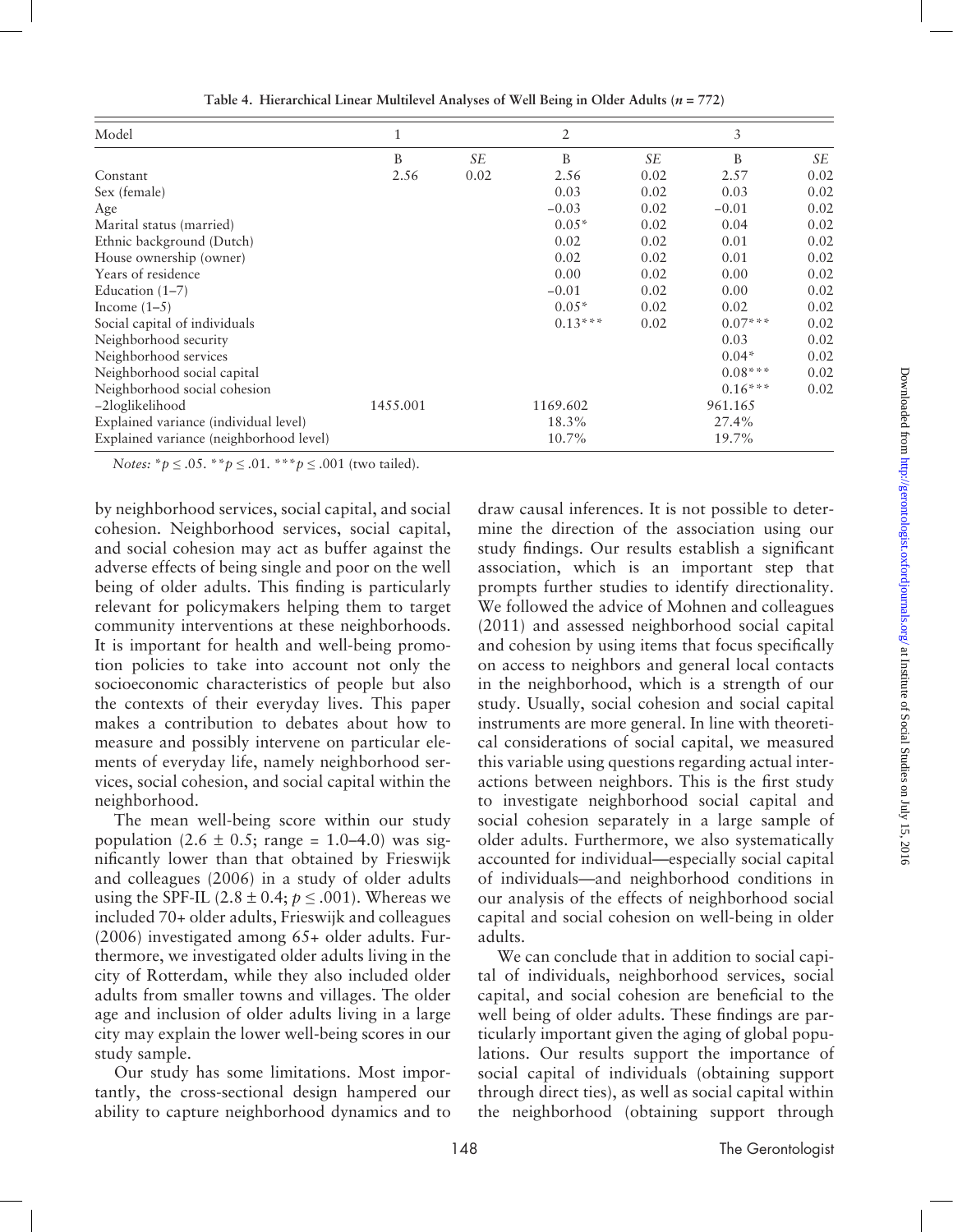indirect ties such as from neighbors) and social cohesion within the neighborhood (interdependencies among neighbors). Furthermore, the well being of older adults may be enhanced by the improvement of the quality of neighborhood services.

#### References

- Baltes, P. B., & Baltes, M. M. (1990). Psychological perspectives on successful aging: the model of selective optimization with compensation. In P. B. Baltes & M. M. Baltes (Eds.), *Successful aging: perspec*tives from the behavioral sciences (pp. 1-34). Cambridge: Cambridge University Press .
- Bjørnskov, C. (2003). The happy few: Cross-country evidence on social capital and life satisfaction. *Kyklos*, 56, 3-16. doi:10.1111/1467-6435.00207
- Bjørnskov, C. (2006). The multiple facets of social capital. *European* Journal of Political Economy, 22, 22-40. doi:10.1016/j.ejpoleco. 2005.05.006
- Blazer, G. D. (2008). How Do You Feel About. . .? Health outcomes in late life and self-perceptions of health and well-being. *The Gerontologist*, *48* , 415 – 422 . doi:10.1093/geront/48.4.415
- Bradburn, N. M. (1969). *The structure of psychological well-being*. Chicago, IL: Aldine.
- Cramm, J. M., Koolman, X., & Nieboer, A. P. (2011). Socioeconomic status and self-reported tuberculosis: A multilevel analysis in a lowincome township in the Eastern Cape, South Africa . *Journal of Public Health in Africa* , *2* , 143 – 146 . doi:10.4081/jphia.2011.e34
- Cramm, J. M., Møller, V., & Nieboer, A. P. (2010). Improving subjective well-being of the poor in the Eastern Cape . *Journal of Health Psychology* , *15* , 1012 – 1019 . doi:10.1177/1359105310367833
- Cramm, J. M., Møller, V., & Nieboer, A. P. (2012). Individual- and neighbourhood-level indicators of subjective well-being in a small and poor Eastern Cape township: The effect of health, social capital, marital status, and income. *Social Indicators Research*, 105, 581-593. doi:10.1007/s11205-011-9790-0
- Cramm, J. M., & Nieboer, A. P. (2011). Socioeconomic health indicators among residents of an economically and health-deprived South African township. International Journal for Equity in Health, 10, 51. doi:10.1186/1475-9276-10-51
- Cramm, J. M., Strating, M. M. H., de Vreede, P. L., Steverink, N., & Nieboer, A. P. (2012). Validation of the Self-Management Ability Scale (SMAS) and development and validation of a shorter scale (SMAS-S) among older patients shortly after hospitalisation. Health and Quality of Life Outcomes, 10, 9. doi:10.1186/1477-7525-10-9
- Cramm, J. M., van Dijk, H., Lötters, F., van Exel, F., & Nieboer, A. P. (2011). Evaluating an integrated neighbourhood approach to improve well-being of frail elderly in a Dutch community: A study protocol. *BMC Research Notes* , *4* , 532 . doi:10.1186/1756-0500-4-532
- De Silva, M. J., Harpham, T., Tuan, T., Bartolini, R., Penny, M. E., & Huttly, S. R. (2006). Psychometric and cognitive validation of a social capital measurement tool in Peru and Vietnam . *Social Science & Medicine* , *62* , 941 – 953 . doi:10.1016/j.socscimed.2005.06.050
- De Silva, M. J., Huttly, S. R., Harpham, T., & Kenward, M. G. (2007). Social capital and mental health: A comparative analysis of four low income countries. *Social Science & Medicine*, 64, 5-20. doi:10.1016/ j.socscimed.2006.08.044
- Diener, E. (1984). Subjective well-being. *Psychological Bulletin*, 95, 542-575. doi:10.1037//0033-2909.95.3.542
- Diener, E., & Biswas-Diener, R. (2002). Will money increase subjective well-being? *Social Indicators Research*, *57*, 119 – 169 . doi:10.1007/978- 90-481-2350-6\_6
- Diener, E., & Scollon, C. N. (2003). *Subjective well-being is desirable, but* not the summum bonum. University of Minnesota, Workshop on Well-Being.
- Drukker, M., Buka, S. L., Kaplan, C., McKenzie, K., & Van Os, J. (2005). Social capital and young adolescents' perceived health in different sociocultural settings. *Social Science & Medicine*, 61, 185-198. doi:10.1016/j.socscimed.2004.11.041
- Easterlin, R. A. (2000). Income and happiness: Towards a unified theory . *Economic Journal*, *111*, 465 – 484 . doi:10.1111/1468-0297. 00646
- The European Commission . (2011 ). *Third demography report*. Retrieved from http://europa.eu/rapid/pressReleasesAction.do?reference=MEMO/ 11/209
- Fagg, J., Curtis, S., Stansfeld, S. A., Cattell, V., Tupuola, A. M., & Arephin, M. (2008). Area social fragmentation, social support for individuals and psychosocial health in young adults: Evidence from a national survey in England. *Social Science & Medicine*, 66, 242-254. doi:10.1016/j.socscimed.2007.07.032
- Folland, S. (2007). Does "community social capital" contribute to population health? *Social Science & Medicine*, *64*, 2342 – 2354 . doi:10.1016/ j.socscimed.2007.03.003
- Fone, D., Dunstan, F., Lloyd, K., Williams, G., Watkins, J., & Palmer, S. (2007). Does social cohesion modify the association between area income deprivation and mental health? A multilevel analysis . *International Journal of Epidemiology*, *36*, 338 – 345 . doi:10.1093/ije/dym004
- Frey , B. S. , & Stutzer , A.( 2003 ). Maximising happiness? *German Economic Review* , *1* , 145 – 167 . doi:10.1111/1468-0475.00009
- Frieswijk, N., Steverink, N., Buunk, B. P., & Slaets, J. P. J. (2006). The effectiveness of a bibliotherapy in increasing the self-management ability of slightly to moderately frail older people . *Patient Education and Counseling* , *61* , 219 – 227 . doi:10.1016/j.pec.2005.03.011
- Grootaert, C. (2002). *Social capital, household welfare and poverty in Indonesia*. Policy Research Working Paper no. 2148. Washington, DC: The World Bank.
- Haggerty, M. R., Cummins, R. A., Ferriss, A. L., Land, K., Michalos, A. C., Peterson, M., et al. (2001). Quality of life indexes for national policy: Review and agenda for research. *Social Indicators Research*, 55, 1-96. doi:10.1023/A:1010811312332
- Halpern, D. (2005). *Social capital*. Cambridge: Polity Press.
- Harpham, T. (2008). The measurement of community social capital through surveys. In I. Kawachi, S. V. Subramanian, & D. Kim (Eds.), Social capital and health (pp. 51-62). New York: Springer. doi:10.1007/978-0-387-71311-3\_3
- Hildebrand, M., & Neufeld, P. (2009). Recruiting older adults into a physical activity promotion program: Active living every day offered in a naturally occurring retirement community . *The Gerontologist*, *49* , 702-710. doi:10.1093/geront/gnp072
- Kawachi, I., Kennedy, B. P., & Glass, R. (1999). Social capital and self-rated health: A contextual analysis . *American Journal of Public Health* , *89* , 1187 – 1193 . doi:10.2105/AJPH.89.8.1187
- Kawachi, I., Subramanian, S. V., & Kim, D. (Eds.). (2008). *Social capital* and health. New York, NY: Springer Science and Business Media.
- Lochner, K. A., Kawachi, I., Brennan, R. T., & Buka, S. L. (2003). Social capital and neighborhood mortality rates in Chicago . *Social Science & Medicine* , *56* , 1797 – 1805 . doi:10.1016/S0277-9536(02)00177-6
- Lunenfeld, B. (2008). An Aging World-demographics and challenges. Gynecological Endocrinology, 24, 1-3. doi:10.1080/0951359070 1718364
- Marmot, M. (1998). Improvement of social environment to improve health. *The Lancet*, 351, 57-60. doi:10.1016/S0140-6736(97)08 084-7
- Metzelthin, S. F., Daniëls, R., van Rossum, E., de Witte, L., van den Heuvel, W. J., & Kempen, G. I. (2012). The psychometric properties of three self-report screening instruments for identifying frail older people in the community . *BMC Public Health*, *10*, 176 . doi:10.1186/ 1471-2458-10-176
- Mohnen, S. M., Groenewegen, P. P., Völker, B., & Flap, H. (2011). Neighborhood social capital and individual health . *Social Science & Medicine* , *72* , 660 – 667 . doi:10.1016/j.socscimed.2010.12.004
- Nieboer, A., Lindenberg, S., Boomsma, A., & van Bruggen, A. C. (2005). Dimensions of well-being and their measurement: The SPF-IL scale. *Social Indicators Research*, *73*, 313 – 353 . doi:10.1007/s11205-004- 0988-2
- Omodei, M. M., & Wearing, A. J. (1990). Need satisfaction and involvement in personal projects: Toward an integrative model of subjective well-being. *Journal of Personality and Social Psychology*, 59, 762 – 769 . doi:10.1037//0022-3514.59.4.762
- Ormel, J., Lindenberg, S., Steverink, N., & Verbrugge, L. M. (1999). Subjective well-being and social production functions . *Social Indicators Research* , *46* , 61 – 90 . doi:10.1023/A:1006907811502
- Oswald, F., Jopp, D., Rott, C., & Wahl, H.-W. (2011). Is aging in place a resource for or risk to life satisfaction? *The Gerontologist*, *51* , 238-250. doi:10.1093/geront/gnq096
- Poortinga, W. (2006). Social relations or social capital? Individual and community health effects of bonding social capital . *Social Science & Medicine* , *63* , 255 – 270 . doi:10.1016/j.socscimed.2005.11.039